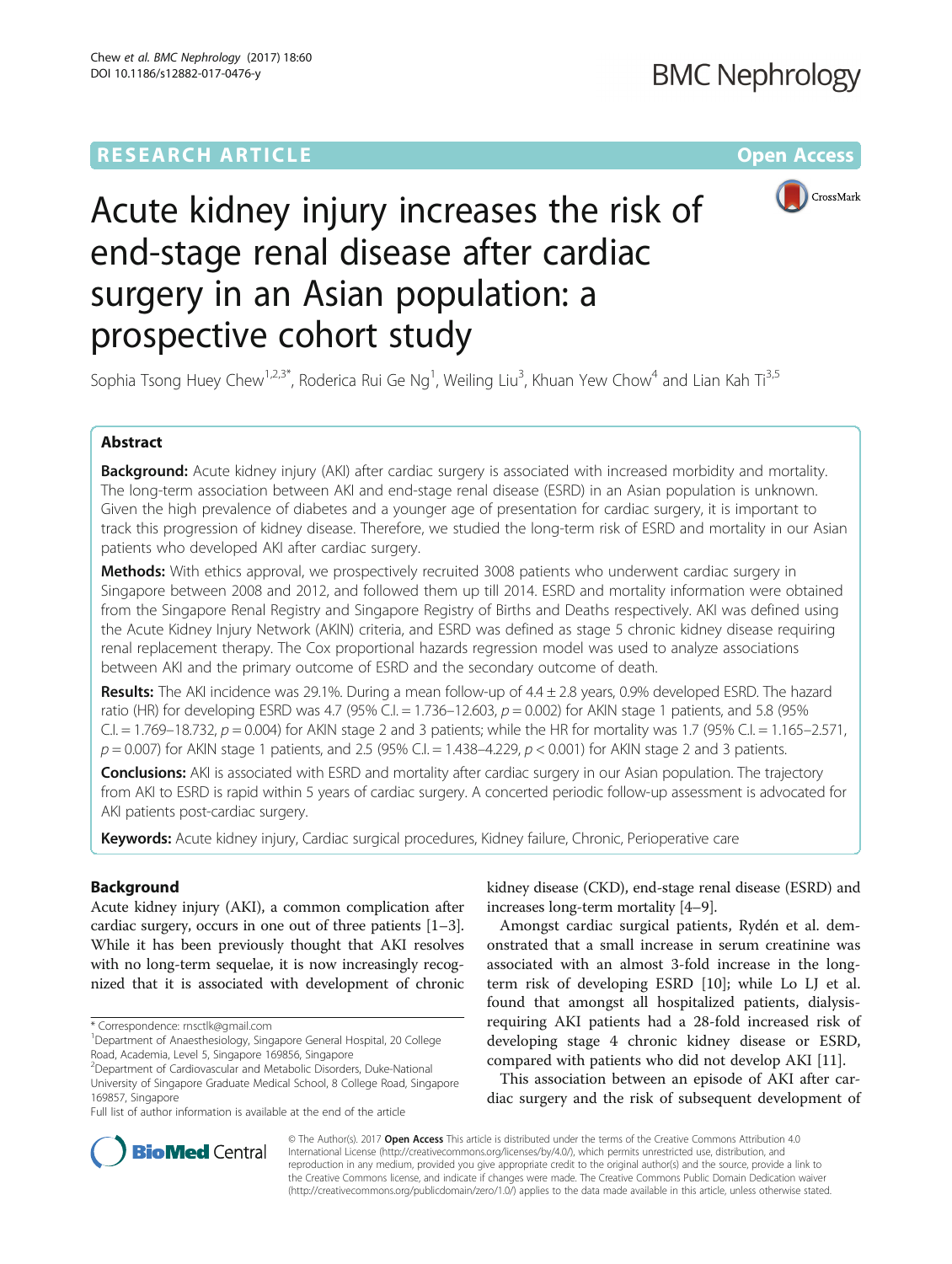ESRD in an Asian population is unknown. It is therefore important to track the trajectory of progression of kidney disease following an acute episode of AKI in our Asian population, especially as the health and financial burden of ESRD is likely increased with our high prevalence of diabetes and younger age of presentation for cardiac surgery. Furthermore, given the extremely high local burden of ESRD [\[12\]](#page-6-0), we embarked on this study to determine the long-term risk of ESRD and mortality in Singapore post-AKI after cardiac surgery.

# Methods

## Study population

With Institutional Review Board approval (Domain Specific Review Board 2015/00398) and written informed consent, we prospectively followed up all adult patients above 21 years old from August 2008 till 30 December 2014. These patients underwent cardiac surgery at two main heart centres in Singapore between August 2008 and July 2012. Perioperative safety and outcomes data were prospectively collected and entered into a cardiac anaesthesia database. The exclusion criteria for analysis were: (1) non-citizens and non-permanent residents; (2) patients on existing dialysis; (3) pre-existing ESRD patients; and (4) inpatient mortality cases.

# Definition of eGFR, normal serum creatinine, AKI, ESRD

The estimated glomerular filtration rate (eGFR) was calculated using the Chronic Kidney Disease Epidemiology Collaboration equation [\[13\]](#page-7-0).

Normal serum creatinine was defined as 60 to 105 μmol/L for males and 40 to 75 μmol/L for females.

AKI was defined using the Acute Kidney Injury Network (AKIN) criteria - stage 1:  $\geq 26.4$  µmol/L or  $\geq 50$ -100%; stage 2: 100–200%; stage 3: ≥354 μmol/L with an acute increase of ≥44 μmol/L or ≥200% increase between pre- and post-operative serum creatinine. The preoperative serum creatinine was defined as the creatinine value recorded within 1 week before surgery unless there was a material change in the patient's condition; while the peak post-operative serum creatinine was the highest creatinine within 48 h after surgery [\[6](#page-6-0)].

ESRD was defined as stage 5 CKD (where the glomerular filtration rate was <15 ml/min/1.73 m<sup>2</sup>) requiring renal replacement therapy [[14\]](#page-7-0).

## Outcome data

All Singaporean citizens and permanent residents have a unique personal identification number. Identification of ESRD patients amongst the cohort was accomplished through record linkage of cohort files with the Singapore Renal Registry of the National Registry of Diseases Office. This is a nationwide database of patients who have received renal replacement therapy and includes the date of entry into a renal replacement program and/or renal transplantation. The data capture for ESRD is estimated to be 95% complete [[15](#page-7-0)]. This study used the date of first renal replacement therapy to define the start of ESRD as reported to the Registry.

Survival records were captured through matching of patient's identification number with the Singapore Registry of Births and Deaths.

# Statistical analysis

Population demographics, medical history, pre-operative risk assessment, intra-operative variables and postoperative outcomes were analysed descriptively. Univariate analyses were done using 2-tailed unpaired T-test for continuous variables and Chi-square for categorical variables to identify the risk factors for ESRD. Patients contributed person-time in days from the time of surgery and were censored at the time of death from any cause, start of renal replacement therapy or end of the follow up period (December 30, 2014), whichever is earlier. The Cox proportional hazards regression model was used to analyse associations between AKI and the primary outcome of ESRD and the secondary outcome of death. The statistical significance of variables was taken as  $p < 0.05$ . All statistical analyses were performed using IBM SPSS version 22.0 (Armonk, NY, USA).

## Results

The patient characteristics are shown in Table [1.](#page-2-0) A total of 3008 patients were recruited during the study period. The total number of patients who met the inclusion and exclusion criteria was 2666. The mean age was  $59.3 \pm 10.5$  years of which 523 were women.

#### Overall incidence of AKI and ESRD

The overall incidence of post-operative AKI in our cohort was 29.1% ( $n = 777$  out of 2666). Of these AKI patients, 78% ( $n = 608$ ), 17.5% ( $n = 134$ ), and 4.5% ( $n = 35$ ) developed AKI of AKIN stage 1, 2 and 3 respectively.

72.7% ( $n = 1938$  out of 2666) of patients had normal pre-operative serum creatinine. The mean pre-operative eGFR for the cohort was  $81.0 \pm 21.6 \text{ mL/min}/1.73 \text{ m}^2$ . Patients who developed AKI were males, older, had diabetes mellitus and hypertension, and pre-operative anaemia, poorer pre-operative renal function and lower nadir haematocrit during bypass. A total of 59 (2.2%) patients had a new need for dialysis in the postoperative period (Table [1](#page-2-0)).

During a mean follow-up of  $4.4 \pm 2.8$  years, a total of 24 patients (0.9%) developed ESRD, including 12 (out of 608, 2.0%) with AKIN stage 1 AKI, 5 (out of 134, 3.7%) with AKIN stage 2 AKI, and 1 (out of 35, 2.9%) with AKIN stage 3 AKI. 6 patients (out of 1889, 0.3%) without AKI developed ESRD within the follow-up period.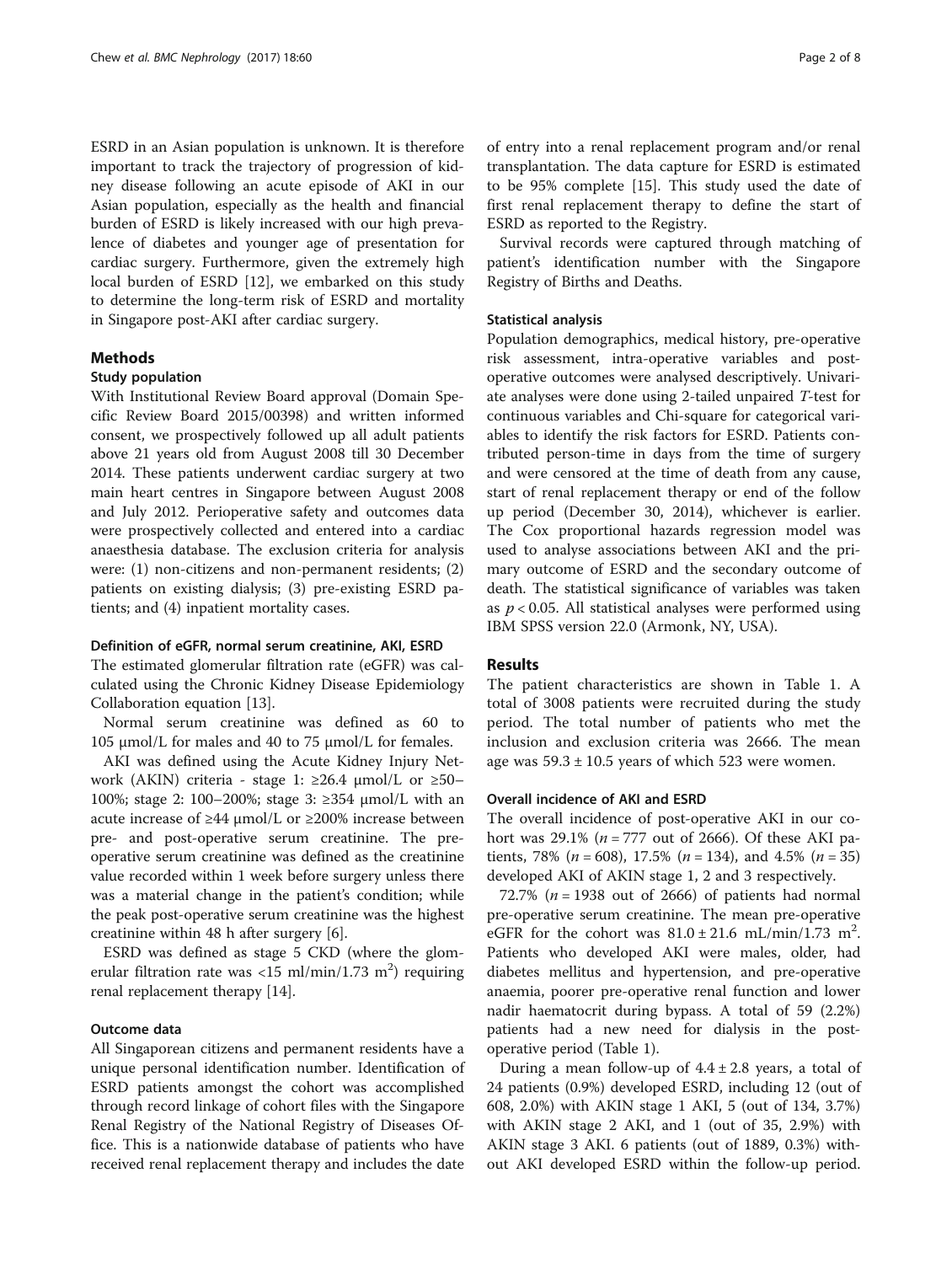<span id="page-2-0"></span>Table 1 Univariate analysis of perioperative factors and acute kidney injury for the whole cohort

| Variables                                        |                                      | Whole cohort<br>$(n = 2666)$ | No AKI<br>$(n = 1889)$ | AKIN 1<br>$(n = 608)$ | AKIN 2 and 3<br>$(n = 169)$ | $p$ -value |
|--------------------------------------------------|--------------------------------------|------------------------------|------------------------|-----------------------|-----------------------------|------------|
| Pre-operative                                    |                                      |                              |                        |                       |                             |            |
| Age (years)                                      |                                      | $59.3 \pm 10.5$              | $58.0 \pm 10.5$        | $62.3 \pm 9.6$        | $62.4 \pm 10.6$             | < 0.001    |
| Gender: male                                     |                                      | 2143 (80.4)                  | 1534 (81.2)            | 486 (79.9)            | 123 (72.8)                  | 0.029      |
| Ethnicity                                        | Chinese                              | 1912 (71.7)                  | 1390 (73.6)            | 414 (68.1)            | 108 (63.9)                  | < 0.001    |
|                                                  | Malay                                | 425 (15.9)                   | 271 (14.3)             | 126 (20.7)            | 28 (16.6)                   |            |
|                                                  | Indian                               | 329 (12.3)                   | 228 (12.1)             | 68 (11.2)             | 33 (19.5)                   |            |
| Body mass index ( $\text{kg/m}^2$ )              |                                      | $25.0 \pm 4.1$               | $24.9 \pm 4.0$         | $25.4 \pm 4.3$        | $24.9 \pm 4.7$              | 0.032      |
| Diabetes mellitus                                |                                      | 1205 (45.2)                  | 793 (42.0)             | 294 (48.4)            | 118 (69.8)                  | < 0.001    |
| Hypertension                                     |                                      | 1998 (74.9)                  | 1348 (71.4)            | 503 (82.7)            | 147(87)                     | < 0.001    |
| Myocardial infarction                            |                                      | 1559 (58.5)                  | 1072 (56.7)            | 379 (62.3)            | 108 (63.9)                  | 0.017      |
| Congestive cardiac failure                       |                                      | 435 (16.3)                   | 260 (13.8)             | 130 (21.4)            | 45 (26.6)                   | < 0.001    |
| Renal impairment                                 |                                      | 225 (8.4)                    | 90(4.8)                | 99 (16.3)             | 36 (21.3)                   | < 0.001    |
| Beta-blocker                                     |                                      | 1998 (74.9)                  | 1377 (73.1)            | 482 (79.3)            | 139 (82.2)                  | 0.001      |
| ACE-inhibitor                                    |                                      | 1300 (48.8)                  | 905 (48.0)             | 306 (50.3)            | 89 (52.7)                   | 0.365      |
| Calcium channel blocker                          |                                      | 521 (19.5)                   | 331 (17.6)             | 144 (23.7)            | 46 (27.2)                   | < 0.001    |
| Statin                                           |                                      | 2159 (81.0)                  | 1526 (81.0)            | 494 (81.7)            | 139 (82.2)                  | 0.881      |
| Diuretic                                         |                                      | 480 (18.0)                   | 276 (14.6)             | 149 (24.5)            | 55 (32.5)                   | < 0.001    |
| Ejection fraction (<30%)                         |                                      | 185 (6.9)                    | 110(5.9)               | 58 (9.6)              | 17(10.2)                    | 0.002      |
| Pre-operative creatinine (µmol/L)                |                                      | $91.0 \pm 42.7$              | $85.7 \pm 34.6$        | $103.5 \pm 51.5$      | $98.7 \pm 35.5$             | < 0.001    |
| Pre-operative eGFR (ml/min/1.73 m <sup>2</sup> ) |                                      | $81.0 \pm 21.6$              | $84.8 \pm 19.3$        | $71.9 \pm 23.9$       | $71.7 \pm 23.9$             | < 0.001    |
| Pre-operative haemoglobin (g/dL)                 |                                      | $13.5 \pm 1.7$               | $13.8 \pm 1.6$         | $13.1 \pm 1.8$        | $12.7 \pm 1.8$              | < 0.001    |
| EuroSCORE logistic                               |                                      | $3.6 \pm 4.6$                | $3.1 \pm 3.7$          | $4.8 \pm 6.0$         | $4.9 \pm 6.2$               | < 0.001    |
| Surgical variables                               |                                      |                              |                        |                       |                             |            |
| Coronary artery bypass graft surgery             |                                      | 2191 (82.2)                  | 1546 (82.2)            | 506 (83.4)            | 139 (82.2)                  | 0.802      |
| Valvular surgery                                 |                                      | 622(23.3)                    | 433 (22.9)             | 148 (24.3)            | 41(24.3)                    | 0.733      |
| Cardiopulmonary bypass                           |                                      | 2578 (96.7)                  | 1820 (96.3)            | 595 (97.9)            | 163 (96.4)                  | 0.188      |
| <b>IABP</b>                                      |                                      | 249 (9.3)                    | 130(6.9)               | 89 (14.7)             | 30 (17.9)                   | < 0.001    |
| Cardiopulmonary bypass time (min)                |                                      | $113.5 \pm 49.0$             | $107.0 \pm 43.4$       | $125.7 \pm 56.2$      | $137.3 \pm 64.7$            | < 0.001    |
| Aortic cross clamp time (min)                    |                                      | $67.2 \pm 36.4$              | $63.5 \pm 32.8$        | $74.1 \pm 42.5$       | $79.5 \pm 46.0$             | < 0.001    |
| Inotrope use                                     |                                      | 1652 (62.0)                  | 1120 (59.9)            | 409 (67.7)            | 123 (72.8)                  | < 0.001    |
| Haemodilution                                    |                                      |                              |                        |                       |                             |            |
| Prebypass haematocrit (%)                        |                                      | $37.8 \pm 4.9$               | $38.3 \pm 4.6$         | $36.9 \pm 5.3$        | $35.8 \pm 4.8$              | < 0.001    |
|                                                  | Lowest haematocrit during bypass (%) | $24.4 \pm 3.9$               | $24.9 \pm 3.9$         | $23.4 \pm 3.7$        | $22.3 \pm 3.8$              | < 0.001    |
| RBC transfusion                                  |                                      | 746 (28.0)                   | 426 (22.6)             | 238 (39.1)            | 82 (48.5)                   | < 0.001    |
| Intensive care unit variables                    |                                      |                              |                        |                       |                             |            |
| Inotrope use                                     |                                      | 1228 (46.1)                  | 780 (41.3)             | 336 (55.4)            | 112 (66.3)                  | < 0.001    |
| New need for dialysis                            |                                      | 59 (2.2)                     | 12(0.6)                | 21(3.5)               | 26 (15.4)                   | < 0.001    |
| Lowest haemoglobin in 1st 24 h (g/dL)            |                                      | $9.7 \pm 1.6$                | $9.9 \pm 1.5$          | $9.2 \pm 1.4$         | $8.8 \pm 1.4$               | < 0.001    |
| RBC transfusion                                  |                                      | 1010 (37.9)                  | 608 (32.2)             | 303 (49.9)            | 99 (58.6)                   | < 0.001    |
| Total length of hospitalization (days)           |                                      | $11.0 \pm 10.6$              | $9.2 \pm 5.6$          | $13.2 \pm 9.6$        | $22.0 \pm 30.2$             | < 0.001    |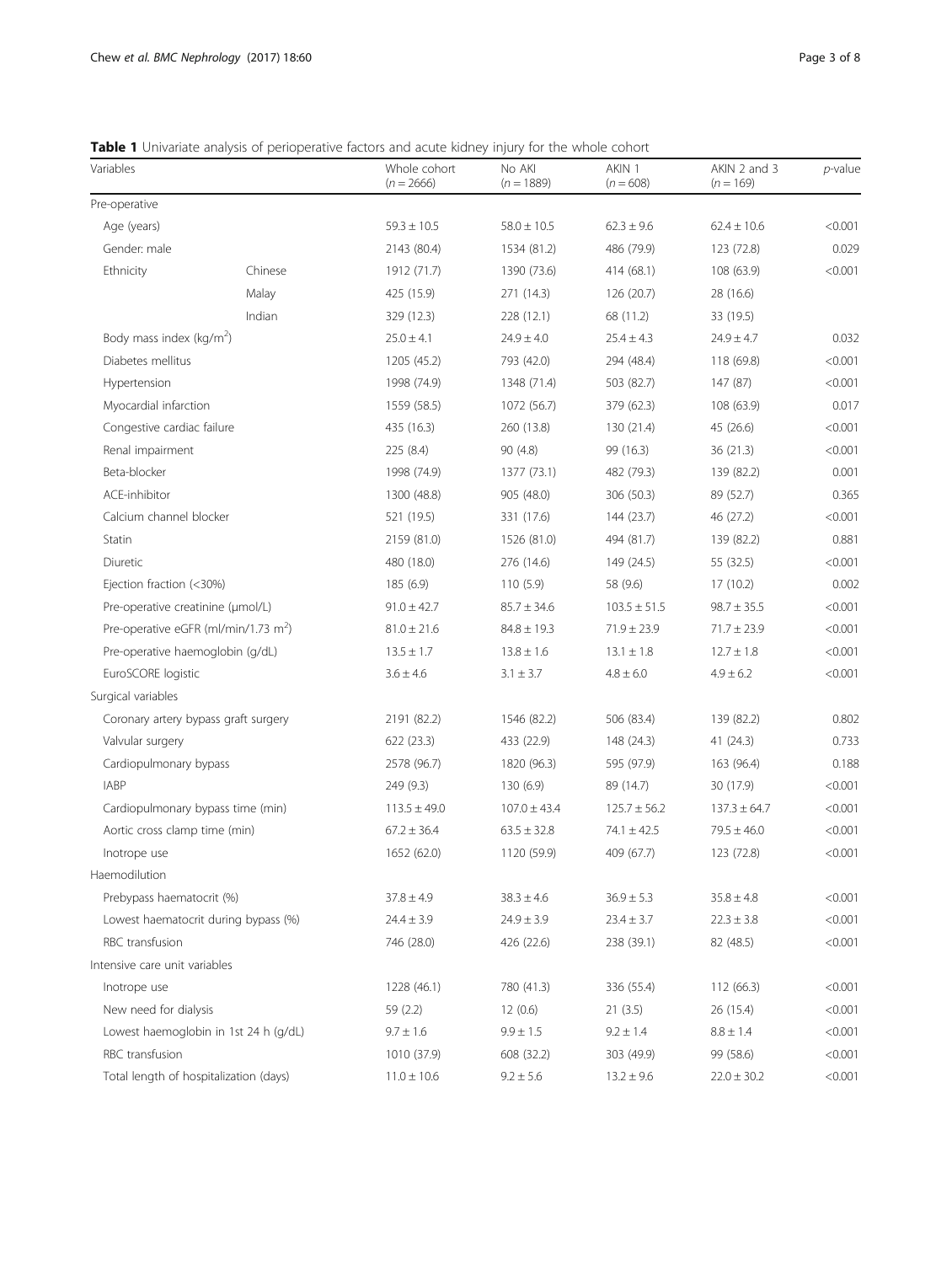Table 1 Univariate analysis of perioperative factors and acute kidney injury for the whole cohort (Continued)

| Outcomes                |           |          |         |          |         |
|-------------------------|-----------|----------|---------|----------|---------|
| End-stage renal disease | 24 (0.9)  | 6(0.3)   | 2(2.0)  | 6(3.6)   | < 0.001 |
| 5-year mortality        | 128 (4.8) | 68 (3.6) | 41(6.7) | 19(11.2) | < 0.001 |

Data represent number (percent) or mean ± standard deviation

AKI Acute Kidney Injury, AKIN Acute Kidney Injury Network, EuroSCORE European System for Cardiac Operative Risk Evaluation, eGFR estimated glomerular filtration rate, IABP intra-aortic balloon pump, RBC red blood cell

Overall, patients who developed AKI had a 7.4 times (95% Confidence Interval [C.I.] 2.943–18.822) significant higher risk of developing ESRD  $(p < 0.001)$ , compared with patients who did not develop AKI.

The mean age of patients at the diagnosis of ESRD was  $57.3 \pm 9.4$  years. 87.5% of the ESRD patients were males. Patients who developed ESRD had a poorer preoperative renal function, lower pre-operative haemoglobin and lower nadir haematocrit during bypass, than those who did not develop ESRD (Table [2\)](#page-4-0).

The incidence of ESRD increased with advancing AKIN stage (Fig. [1\)](#page-4-0). Compared with the non-AKI patients, the risk of developing ESRD was 6 and 11 times higher for patients who developed AKI of AKIN stage 1, and stage 2 and 3 respectively  $(p < 0.001, p < 0.001)$ (Table [2](#page-4-0)). After multivariate Cox regression analysis, the hazard ratio (HR) for developing ESRD was 4.7 ( $p = 0.002$ ) for AKIN stage 1 AKI patients, and 5.8 ( $p = 0.004$ ) for AKIN stage 2 and 3 AKI patients. Other independent risk factors in the multivariate analysis include diabetes mellitus  $(HR = 20.607, p = 0.003)$  and lowest haematocrit during bypass (HR = 0.900,  $p = 0.032$ ) (Table [3](#page-5-0)).

## All-cause 5-year mortality

During the follow up period, 95% ( $n = 2538$  out of 2666) of patients were alive. The 5-year mortality was 4.8% ( $n = 128$  out of 2666).

The mortality amongst the AKI patients was significantly higher than non-AKI patients (7.7 vs 3.6%,  $p < 0.001$ ). 6.7% of patients with AKI of AKIN stage 1 ( $n = 41$  out of 608) died within 5 years of surgery, whereas 10.4 and 14.0% of patients with AKI of AKIN stage 2 ( $n = 14$  out of 134) and 3 ( $n = 5$  out of 35) died within 5 years of surgery respectively (Table [1](#page-2-0)).

There was a significant dose-dependent relationship between the severity of AKI and mortality  $(p < 0.001)$ (Fig. [2](#page-5-0)). The risk of mortality was 2 and 3 times significantly higher for patients who developed AKI of AKIN stage 1, and stage 2 and 3 respectively ( $p = 0.002$ ,  $p = 0.012$ ) (Table [2\)](#page-4-0). The HR for mortality was 1.7 ( $p = 0.007$ ) for AKIN stage 1 AKI patients, and 2.5 ( $p < 0.001$ ) for AKIN stage 2 and 3 AKI patients (Table [3\)](#page-5-0).

Patients who developed ESRD had a 5.4 times (95% C.I. = 2.650–11.059) significant higher risk of developing all-cause 5-year mortality compared to patients who did not develop ESRD (25.0 vs 4.6%,  $p = 0.001$ ).

#### Relationship between eGFR, AKI and ESRD

There is an inverse relationship between eGFR and ESRD. 88.9% of patients who developed ESRD have eGFR <60 ml/min/1.73 m<sup>2</sup> as compared to 5.6% of patients with normal eGFR ( $\geq$ 90 ml/min/1.73 m<sup>2</sup>) and 5.6% with eGFR between 60 and <90 ml/min/1.73 m<sup>2</sup> ( $p < 0.001$ ).

2.3% (18 out of 777) of patients with AKI developed ESRD as compared to 0.3% (6 out of 1889) of patients who did not have AKI but developed ESRD ( $p < 0.001$ ).

## **Discussion**

AKI is a serious complication with adverse long-term outcomes. Hitherto, AKI was believed to be self-limiting [[8\]](#page-6-0) but within a  $4.4 \pm 2.8$  years follow-up period, 0.9% patients locally who underwent cardiac surgery developed ESRD.

There is a dose-dependent relationship between AKI and the risk of ESRD. Patients who develoepd ESRD also have a higher 5-fold mortality after cardiac surgery.

## Association of AKI and ESRD

Several epidemiological studies have reported an association between AKI and ESRD [[16, 17](#page-7-0)]. In a cohort of patients who underwent coronary angiography and developed AKI, the risk of ESRD was more than 4-fold higher in patients with AKIN stage 1 and almost 12-fold higher in patients with AKIN stage 2–3 compared to patients without AKI; and the incidence of ESRD was 0.6% for that study population [\[16\]](#page-7-0). In another cohort of patients who underwent CABG during a 9-year period, 0.4% of the cohort developed ESRD during a mean follow-up of  $4.3 \pm 2.4$  years [[17](#page-7-0)]. In contrast, during a mean follow-up of  $4.4 \pm 2.8$  years in our population, a total of 24 patients (0.9%) developed ESRD, which is twice as high.

It was previously thought that there is no long-term sequelae of an episode of AKI with expectant recovery of renal function. However, recent evidence from multiple observational studies demonstrated a strong reproducible association between AKI, subsequent CKD and ESRD [[8, 9](#page-6-0), [11](#page-6-0), [16](#page-7-0)]. In some cases, this decline in renal function after AKI follows a rapid trajectory with the patient developing accelerated ESRD requiring longterm renal replacement therapy [[17](#page-7-0), [18\]](#page-7-0). We have previously reported that up to 10% of patients who developed AKI in the post-operative period after cardiac surgery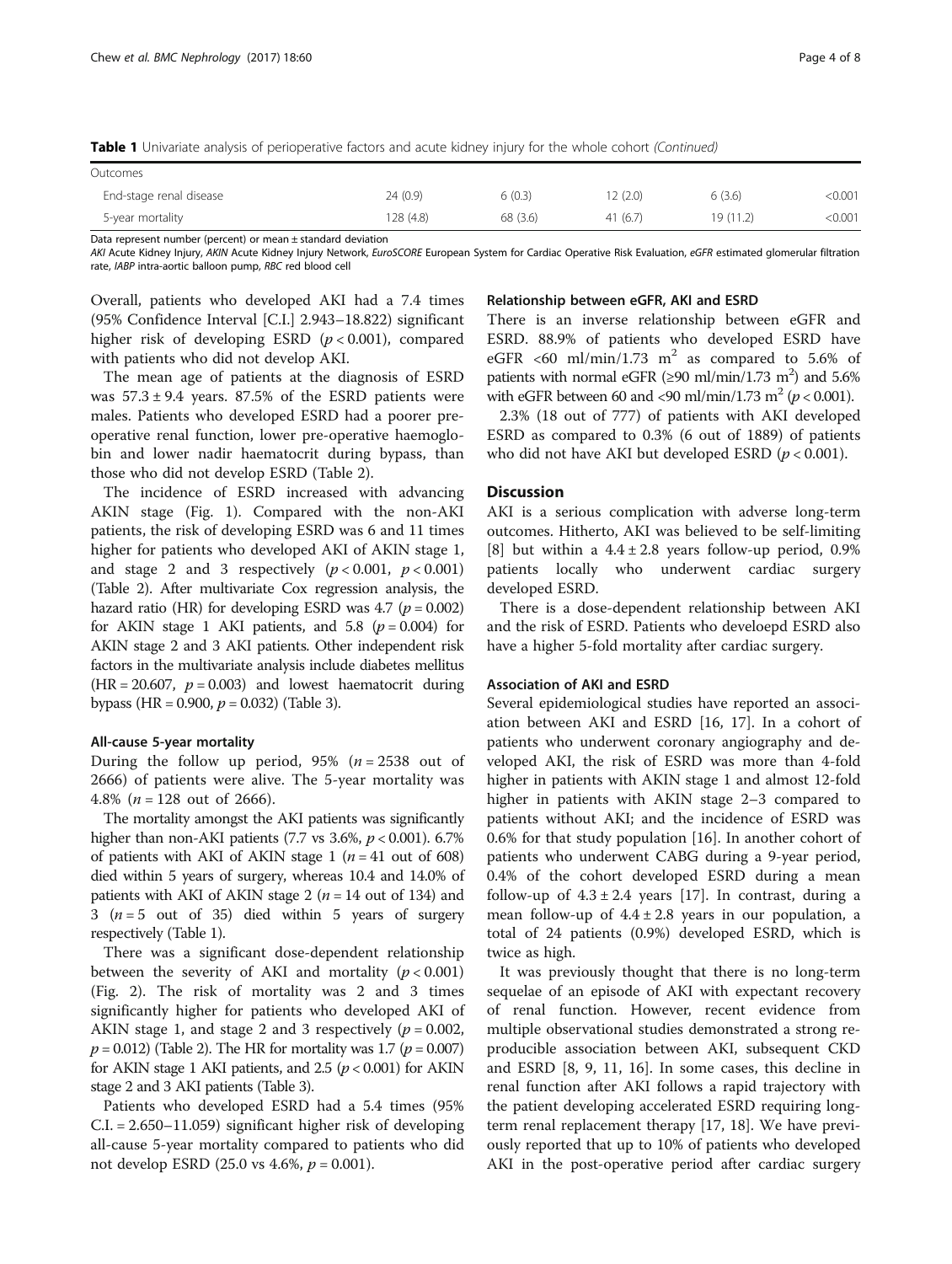| Variables                                        |                                        | <b>ESRD</b><br>$(n = 24)$ | No ESRD<br>$(n = 2642)$ | <i>p</i> -value |
|--------------------------------------------------|----------------------------------------|---------------------------|-------------------------|-----------------|
| Pre-operative                                    |                                        |                           |                         |                 |
| Age (years)                                      |                                        | $57.3 \pm 9.4$            | $59.3 \pm 10.5$         | 0.604           |
| Gender: male                                     |                                        | 21 (87.5)                 | 2122 (80.3)             | 0.345           |
| Ethnicity                                        | Chinese                                | 14 (58.3)                 | 1898 (71.8)             | 0.304           |
|                                                  | Malay                                  | 5(20.8)                   | 420 (15.9)              |                 |
|                                                  | Indian                                 | 5(20.8)                   | 324 (12.3)              |                 |
| Body mass index (kg/m <sup>2</sup> )             |                                        | $25.2 \pm 5.1$            | $25.0 \pm 4.1$          | 0.839           |
| Diabetes mellitus                                |                                        | 23 (95.8)                 | 1182 (44.7)             | < 0.001         |
| Hypertension                                     |                                        | 22 (91.7)                 | 1976 (74.8)             | 0.058           |
| Myocardial infarction                            |                                        | 18 (75.0)                 | 1541 (58.3)             | 0.099           |
| Congestive cardiac failure                       |                                        | 8(33.3)                   | 427 (16.2)              | 0.045           |
| Renal impairment                                 |                                        | 15 (62.5)                 | 210 (7.9)               | < 0.001         |
| Beta-blocker                                     |                                        | 21 (87.5)                 | 1977 (75.0)             | 0.158           |
| ACE-inhibitor                                    |                                        | 12 (50)                   | 1288 (48.8)             | 0.910           |
| Calcium channel blocker                          |                                        | 10(41.7)                  | 511 (19.4)              | 0.016           |
| Statin                                           |                                        | 24 (100.0)                | 2135 (81.1)             | 0.014           |
| Diuretic                                         |                                        | 8(33.3)                   | 472 (17.9)              | 0.061           |
| Ejection fraction (<30%)                         |                                        | 22 (91.7)                 | 2440 (93.0)             | 0.683           |
| Pre-operative creatinine (µmol/L)                |                                        | $235 \pm 127$             | $89 \pm 36$             | < 0.001         |
| Pre-operative eGFR (ml/min/1.73 m <sup>2</sup> ) |                                        | $36.3 \pm 25.1$           | $81.4 \pm 21.1$         | < 0.001         |
| Pre-operative haemoglobin (g/dL)                 |                                        | $11.2 \pm 1.7$            | $13.6 \pm 1.7$          | < 0.001         |
| EuroSCORE logistic                               |                                        | $6.9 \pm 9.0$             | $3.5 \pm 4.5$           | 0.086           |
| Surgical variables                               |                                        |                           |                         |                 |
| <b>IABP</b>                                      |                                        | 4(16.7)                   | 245 (9.3)               | 0.276           |
|                                                  | Cardiopulmonary bypass time (min)      | $103 \pm 43$              | $113 \pm 49$            | 0.325           |
| Aortic cross clamp time (min)                    |                                        | $61 \pm 25$               | $67 \pm 37$             | 0.424           |
| Inotrope use                                     |                                        | 21 (87.5)                 | 1631 (62.3)             | 0.011           |
| Hemodilution                                     |                                        |                           |                         |                 |
| Prebypass haematocrit (%)                        |                                        | $31.5 \pm 4.9$            | $37.9 \pm 4.8$          | < 0.001         |
|                                                  | Lowest hematocrit during bypass (%)    | $21.5 \pm 3.1$            | $24.4 \pm 4.0$          | < 0.001         |
| RBC transfusion                                  |                                        | 13 (54.2)                 | 733 (27.7)              | 0.004           |
| Intensive care variables                         |                                        |                           |                         |                 |
| Inotrope use                                     |                                        | 13 (54.2)                 | 1215 (46.0)             | 0.426           |
| New need for dialysis                            |                                        | 5(20.8)                   | 54 (2.0)                | < 0.001         |
|                                                  | Lowest haemoglobin in 1st 24 h (g/dL)  | $8.4 \pm 1.4$             | $9.7 \pm 1.6$           | < 0.001         |
| RBC transfusion                                  |                                        | 15 (62.5)                 | 995 (37.7)              | 0.013           |
|                                                  | Total length of hospitalization (days) | $14.7 \pm 10.5$           | $10.9 \pm 10.6$         | 0.083           |
| Outcomes                                         |                                        |                           |                         |                 |
| Acute kidney injury                              |                                        | 18 (75.0)                 | 759 (28.7)              | < 0.001         |
| 5-year mortality                                 |                                        | 6(25.0)                   | 122 (4.6)               | 0.001           |

<span id="page-4-0"></span>Table 2 Univariate analysis of perioperative factors and end-stage renal disease for the whole cohort

Data represent number (percent) or mean ± standard deviation ESRD end-stage renal disease, EuroSCORE European System for Cardiac Operative Risk Evaluation, eGFR estimated glomerular filtration rate, IABP intra-aortic balloon pump, RBC red blood cell



have elevated serum creatinine at the point of hospital discharge [\[19](#page-7-0)]. It is clear that some of these patients develop accelerated ESRD within 5 years as shown in this study.

AKI is directly associated with the progression of CKD but it is also postulated that it directly causes CKD [\[20](#page-7-0)]. Our study confirmed a dose-dependent relationship between the increased severity of AKI and increased incidence of ESRD. Other studies have shown that multiple episodes of AKI predict the development of CKD [\[21](#page-7-0)]; and CKD has also been reported in children who had AKI but had no other risk factors such as hypertension, diabetes or cardiovascular disease [\[22](#page-7-0)]. The evidence for primary pathogenic links between AKI and CKD remains to be elucidated, but there is some suggestion that in acute tubular necrosis there is rapid progression to ESRD even in patients without pre-existing CKD [[20](#page-7-0)].

These findings suggest that an episode of AKI is particularly detrimental in a cohort of cardiac surgical patients who have pre-existing risk factors for CKD. An episode of AKI in itself can cause CKD as well as worsen pre-existing CKD. Animal studies have outlined a number of causal pathways in the progression of renal dysfunction following AKI [[23\]](#page-7-0). These include maladaptive repair, disordered regeneration or both [[23\]](#page-7-0). However, relatively little is known about the long-term course of AKI in the setting of cardiac surgery with its attendant ischemic injuries and inflammation and these need to be addressed.

#### Risk factors of AKI and ESRD

The patients who developed ESRD after AKI are mainly males with an average age of  $57.3 \pm 9.4$  years. This is relatively young as compared to the age of initiation of dialysis in other populations, such as that in the United States where the average age of patients starting on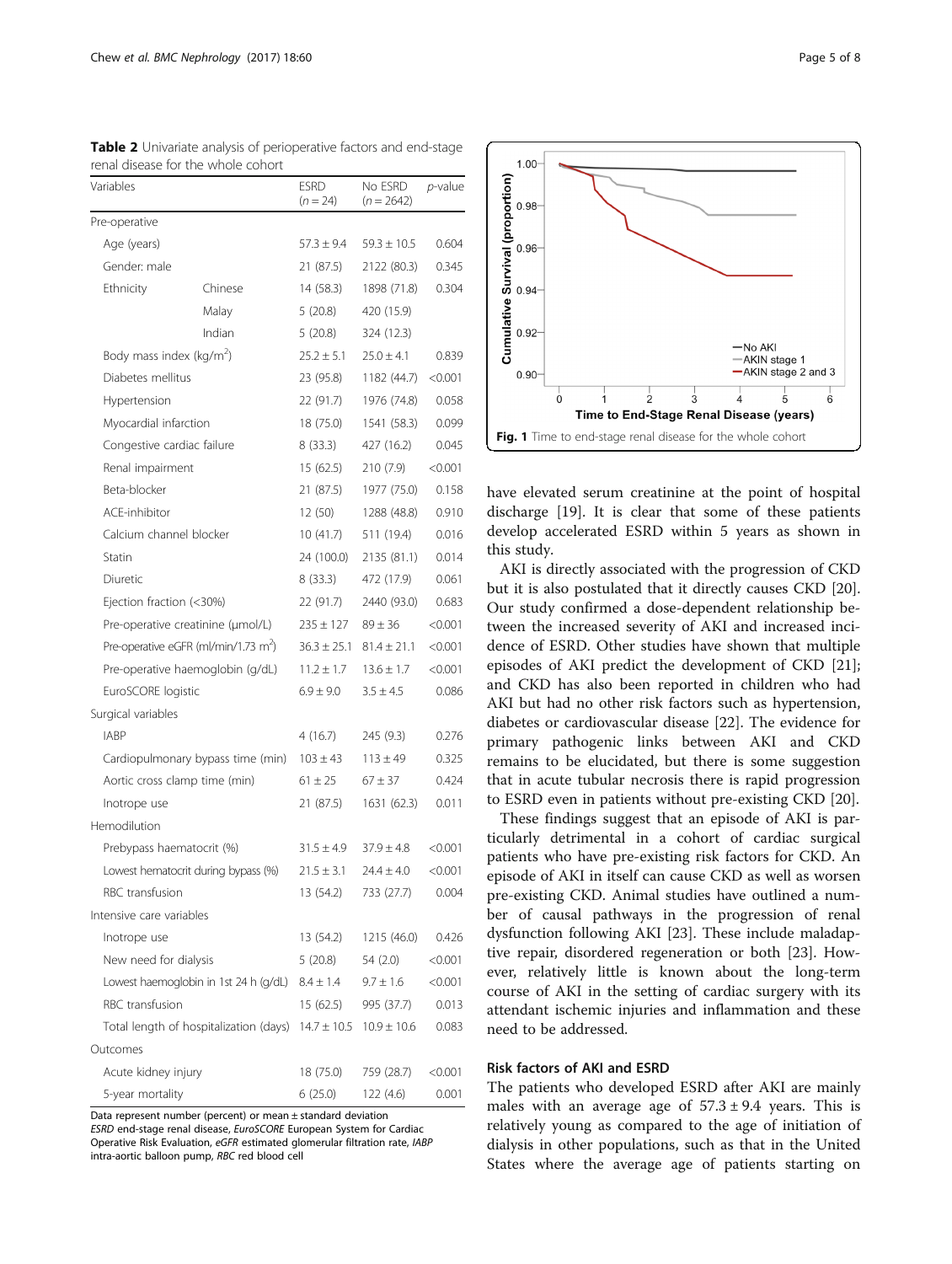| Variables                            | End-stage renal disease |               |            |     | 5-year all cause mortality |                 |  |
|--------------------------------------|-------------------------|---------------|------------|-----|----------------------------|-----------------|--|
|                                      | HR                      | 95% C.L       | $p$ -value | ΗR  | 95% C.I.                   | <i>p</i> -value |  |
| Diabetes mellitus                    | 20.6                    | 2.764-153.653 | 0.003      | 1.7 | 1.168-2.438                | 0.005           |  |
| Lowest haematocrit during bypass (%) | 0.9                     | 0.818-0.991   | 0.032      | 0.9 | $0.901 - 0.988$            | 0.013           |  |
| AKIN stage 1 AKI                     | 4.7                     | 1.736-12.603  | 0.002      | 1.7 | 1.165-2.571                | 0.007           |  |
| AKIN stage 2-3 AKI                   | 5.8                     | 769-18.732    | 0.004      | 2.5 | 1.438-4.229                | < 0.001         |  |

<span id="page-5-0"></span>Table 3 Cox regression analysis of perioperative factors and end-stage renal disease and 5-year all-cause mortality

AKIN Acute Kidney Injury Network, C.I. Confidence Interval, HR Hazard Ratio

dialysis is  $64.7 \pm 14.5$  years [\[24](#page-7-0)]. This also reflects the overall younger age of presentation of heart disease in the Asian population, but the early age of presentation of ESRD is particularly alarming given the long-term morbidity and health burden of this chronic disease.

Diabetes mellitus is especially prevalent in the Asian population and diabetics who developed AKI are particularly at risk of developing ESRD. Numerous studies have shown that South Asians have decreased sensitivity to insulin when compared with other ethnic groups which may be related to increased levels of truncal fat and dysfunctional adipose tissue resulting in a blunted response to insulin [\[25\]](#page-7-0). It is well known that diabetes mellitus is the leading cause of ESRD worldwide [[26](#page-7-0)] and the common consensus is an expected, linear, progressive and time-dependent decline of CKD to ESRD in the diabetic patient [\[17, 18\]](#page-7-0). Perhaps less known is that after an episode of AKI, the trajectory of accelerated ESRD is rapid, and we showed that in our population the rate of decline is as short as 5 years following cardiac surgery. This corroborates with recent publications [[17](#page-7-0), [18](#page-7-0)] and has tremendous implications on ESRD care planning as it affects mainly males of a relatively younger age group compared to their Western counterpart.

Equally important is the modification of risk factors that will retard the risk of AKI and subsequent ESRD.



Patients who developed AKI and subsequent ESRD have a lower perioperative haemoglobin and higher rates of transfusion. We have shown previously that preoperative anaemia increased the risk of AKI by 23% and Asians with a smaller body size are particularly vulnerable to the haemodilution associated with cardiopulmonary bypass and need for subsequent blood transfusion – a dual insult that exacerbates the hypoxic insult of low haemoglobin and aggravated by initiation of the systemic inflammatory response associated with blood transfusion [[1\]](#page-6-0). There is debate on the optimal haemoglobin to maintain during cardiopulmonary bypass and it may well differ between diabetic and non-diabetic patients and warrants further investigation.

Pre-operative CKD is a major determinant of postoperative AKI [\[7](#page-6-0)]. The transient loss of renal function (i.e., AKI) in patients with pre-existing CKD can occur via a few pathways, such as the failure of renal autoregulation, abnormal vasodilatation of the renal vasculature, increased susceptibility to side effects of antihypertensive agents [\[20](#page-7-0)]. However, it is apparent that even though 29% of our cohort developed AKI, 62.9% of patients with pre-existing renal impairment had non-recovery of acute-on-chronic kidney injury with a steep downhill trajectory and accelerated ESRD [\[17](#page-7-0), [18](#page-7-0)].

# Continuum of AKI, CKD, ESRD and mortality

Overall, patients who developed ESRD within the follow-up period have a 5-fold increased risk of mortality compared with those without ESRD.

It is known that patients who survive an episode of AKI are at risk for major adverse cardiovascular events as well as progression to CKD, regardless of whether there is underlying cardiovascular disease [\[16](#page-7-0)]. In this cardiac surgical population with underlying cardiac disease, the added insult of AKI and CKD will further aggravate cardiac disease despite successful revascularization. Studies suggest that "organ crosstalk" may be active long after the initial injury and the acute cardiorenal injury induces a vicious cycle that persists long after the acute event [\[27](#page-7-0)]. Pre-clinical models demonstrate that AKI can result in distant organ effects including cardiac cell apoptosis and cardiac leucocyte infiltration [\[28](#page-7-0)–[30](#page-7-0)].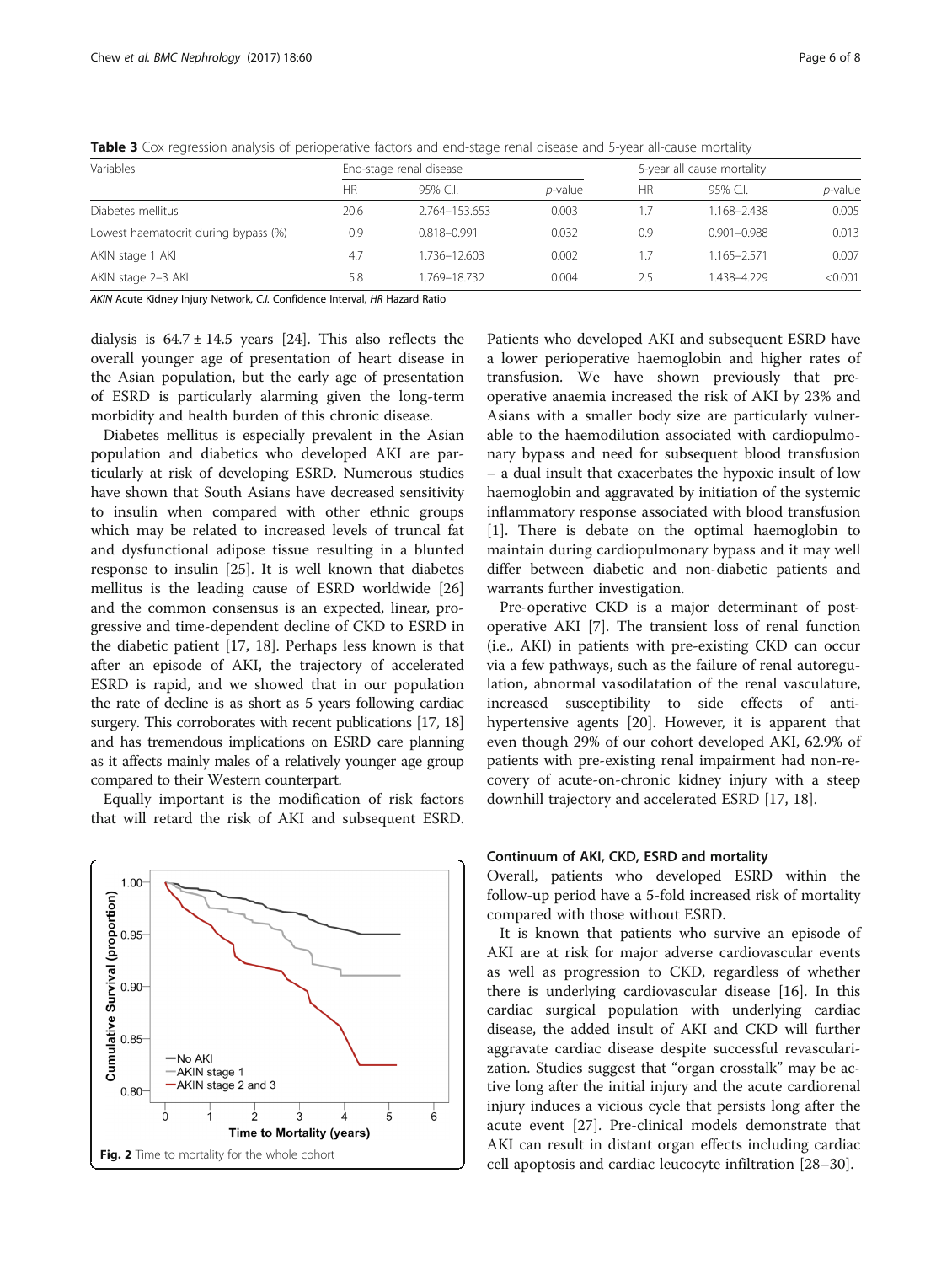# <span id="page-6-0"></span>Strengths and limitations

This is a prospective study of a cohort of cardiac surgical patients with clearly defined data points. The patient population is relatively homogenous with easy access to healthcare. The present study was protocol driven with uniform practice among the various anaesthetists, perfusionists and surgeons ensuring reliability of data.

The Singapore Renal Registry is a well-defined nationwide cohort with extensive baseline information. The data capture for ESRD is estimated to be 95% complete [[15](#page-7-0)] as the National Registry of Diseases Act in 2009 mandates all physicians to notify, within 3 months from the data of diagnosis, all ESRD cases to the Singapore Renal Registry of the National Registry of Diseases Office [[31](#page-7-0)].

One of the limitations is that pre-operative renal screening was done using serum creatinine which is the standard of care in Singapore and many parts of the world. Proteinuria is currently not routinely screened in patients undergoing cardiac surgery and this would be part of future prospective studies to enable better renal risk stratification and counselling.

Also, as AKI was previously believed to be self-limiting, patients were not routinely followed up at regular intervals by renal physicians for progression of renal disease.

# Conclusions

We have shown that AKI is associated with the long-term development of ESRD after cardiac surgery. The trajectory of progression from AKI to CKD and ESRD is rapid within 5 years after cardiac surgery. ESRD occurs in a younger age group in our population and leads to significant disease burden and high healthcare costs and mortality. A concerted follow-up assessment by nephrologists after hospital discharge with periodic assessment of renal function and urinary protein-creatinine ratio to assess prognosis and outcome after discharge is advocated for patients who develop AKI after cardiac surgery.

#### Abbreviations

AKI: Acute kidney injury; AKIN: Acute kidney injury network; C.I.: Confidence interval; CKD: Chronic kidney disease; eGFR: Estimated glomerular filtration rate; ESRD: End-stage renal disease; HR: Hazard ratio; SORO-ESRD: Syndrome of rapid onset end-stage renal disease

#### Acknowledgements

We would like to acknowledge the Singapore Renal Registry from the National Registry of Diseases Office and Singapore Registry of Births and Deaths for record linkage done in this study.

#### Funding

No funding was used in this study.

## Availability of data and materials

The data that support the findings of this study are available from the National Registry of Diseases Office but restrictions apply to the availability of these data, which were used under permission for the current study, and so are not publicly available. Data are however available from the authors upon reasonable request and with the permission of the National Registry of Diseases Office.

#### Authors' contributions

SC and LK made substantial contributions to the conception and design of the study. W was involved in the acquisition of data and analysis. SC, RN, W, KY and LK were involved in the interpretation of data, drafting and revising the manuscript critically for important intellectual content. All authors read and approved the final manuscript, and are accountable for all aspects of the work.

#### Competing interests

The authors declare that they have no competing interests.

#### Consent for publication

Not applicable.

#### Ethics approval and consent to participate

Ethics approval (Domain Specific Review Board 2015/00398; Institutions: National University Health System, Singapore General Hospital and National Registry of Diseases Office) and written informed consent from all participants were obtained.

#### Author details

<sup>1</sup>Department of Anaesthesiology, Singapore General Hospital, 20 College Road, Academia, Level 5, Singapore 169856, Singapore. <sup>2</sup>Department of Cardiovascular and Metabolic Disorders, Duke-National University of Singapore Graduate Medical School, 8 College Road, Singapore 169857, Singapore. <sup>3</sup>Yong Loo Lin School of Medicine, National University of Singapore, 1E Kent Ridge Road, Singapore 119228, Singapore. <sup>4</sup>Health Promotion Board/NRDO, 3 Hospital Avenue, Singapore 168937, Singapore. 5 Department of Anaesthesia, National University Health System, 5 Lower Kent Ridge Road, Singapore 119074, Singapore.

# Received: 22 November 2016 Accepted: 7 February 2017 Published online: 13 February 2017

#### References

- 1. Ng RR, Chew ST, Liu W, Shen L, Ti LK. Identification of modifiable risk factors for acute kidney injury after coronary artery bypass graft surgery in an Asian population. J Thorac Cardiovasc Surg. 2014;147:1356–61.
- 2. Rosner MH, Okusa MD. Acute kidney injury associated with cardiac surgery. Clin J Am Soc Nephrol. 2006;1:19–32.
- 3. Mao H, Katz N, Ariyanon W, Blanca-Martos L, Adybelli Z, Guiliani A, et al. Cardiac surgery-associated acute kidney injury. Cardiorenal Med. 2013;3:178–99.
- 4. Chertow GM, Levy EM, Hammermeister KE, Grover F, Daley J. Independent association between acute renal failure and mortality following cardiac surgery. Am J Med. 1998;104:343–8.
- 5. Ivert T, Holzmann MJ, Sartipy U. Survival in patients with acute kidney injury requiring dialysis after coronary artery bypass grafting. Eur J Cardiothorac Surg. 2014;45:312–7.
- 6. Hobson CE, Yavas S, Segal MS, Schold JD, Tribble CG, Layon AJ, et al. Acute kidney injury is associated with increased long-term mortality after cardiothoracic surgery. Circulation. 2009;119:2444–53.
- 7. Lassnigg A, Schmidlin D, Mouhieddine M, Bachmann LM, Drumi W, Bauer P, et al. Minimal changes of serum creatinine predict prognosis in patients after cardiothoracic surgery: a prospective cohort study. J Am Soc Nephrol. 2004;15:1597–605.
- 8. Coca SG, Singanamala S, Parikh CR. Chronic kidney disease after acute kidney injury: a systematic review and meta-analysis. Kidney Int. 2012;81:442–8.
- 9. Pannu N, James M, Hemmelgarn B, Klarenbach S, Alberta Kidney Disease Network. Association between AKI, recovery of renal function, and longterm outcomes after hospital discharge. Clin J Am Soc Nephrol. 2013;8:194–202.
- 10. Rydén L, Sartipy U, Evans M, Holzmann MJ. Acute kidney injury after coronary artery bypass grafting and long-term risk of end-stage renal disease. Circulation. 2014;130:2005–11.
- 11. Lo LJ, Go AS, Chertow GM, McCulloch CE, Fan D, Ordoñez JD, et al. Dialysisrequiring acute renal failure increases the risk of progressive chronic kidney disease. Kidney Int. 2009;76:893–9.
- 12. Sun L, Zou LX, Han YC, Huang HM, Tan ZM, Gao M, et al. Forecast of the incidence, prevalence and burden of end-stage renal disease in Nanjing, China to the Year 2025. BMC Nephrol. 2016;17:60.